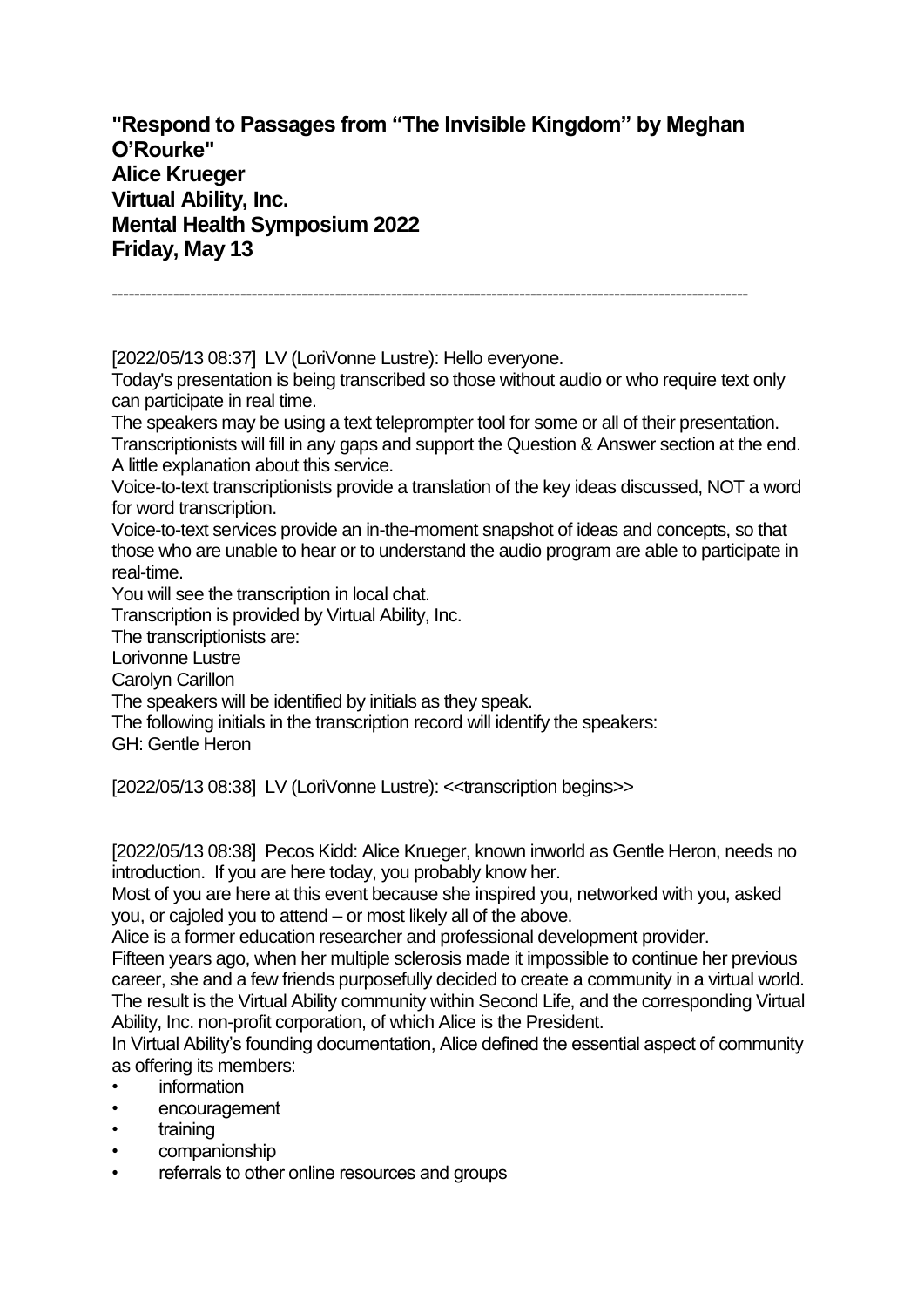- ways to contribute back to the community
- ways to have fun

This conference, now in its eleventh annual iteration, expressly provides \*all\* of these facets to its attendees.

I am honored and inspired to work with Alice. Please join me in welcoming her to this presentation.

[2022/05/13 08:40] Gentle Heron: Thank you for that introduction, Pecos. I really don't know EVERYONE in Second Life!

[2022/05/13 08:40] Mook Wheeler: ♫•:\*¨♥¨\*:•♫ ♫•:\*¨♥¨\*:•♫

[2022/05/13 08:40] Valibrarian Gregg: applause!!

[2022/05/13 08:40] Elektra Panthar: ♫♪♫♪ Applauds♪♫♪♫

[2022/05/13 08:40] Shyla the Super Gecko (KriJon Resident): applause!!

[2022/05/13 08:40] Zzri Avian (Zri Portal): /me claps talons!

[2022/05/13 08:40] Buffy Beale: cheering loudly!!

[2022/05/13 08:40] Lyr Lobo: /me claps

[2022/05/13 08:40] Gentle Heron: Hi everyone and welcome to this book discussion. Has anyone else besides me read "The Invisible Kingdom: Reimagining Chronic Illness" by Meghan O'Rourke?

(pause for audience response)

[2022/05/13 08:41] Carolyn Carillon: GH: I want this to be an interactive session

[2022/05/13 08:40] Sitearm (Sitearm Madonna): n

[2022/05/13 08:40] Marli Hax: no

[2022/05/13 08:40] LV (LoriVonne Lustre): LV: Not yet. But I have ordered it!

[2022/05/13 08:40] Buffy Beale: no

[2022/05/13 08:41] Sarvana Haalan: n

[2022/05/13 08:41] Suellen Heartsong: n

[2022/05/13 08:41] iSkye Silvercloud (iSkye Silverweb): I'm ordering it!

[2022/05/13 08:41] Gentle Heron: Meghan O'Rourke is an American author who for most of her adult life has been dealing with mysterious, changing, and frustrating symptoms. She has been eventually diagnosed with chronic Lyme disease, autoimmune thyroiditis, hypermobile Ehlers-Danlos syndrome, and postural orthostatic tachycardia syndrome (POTS).

She will probably live the rest of her life dealing with neurological and connective tissue problems, fatigue, and brain fog.

After years of infertility, she now has two young sons.

Her book, "The Invisible Kingdom" is a New York Times Bestseller work of nonfiction. It is both scholarly and intimate.

I'm going to read some selections from the middle of the book.

When I have had to change the author's wording for grammatical or clarification purposes, my words will be enclosed in square brackets like this: [my wording]

To indicate the beginning and end of each selection, I will use two sets of double colons, like this

::

::

After each selection I will ask for your response to it.

Let's begin. I'm going to start with a short quote from the book.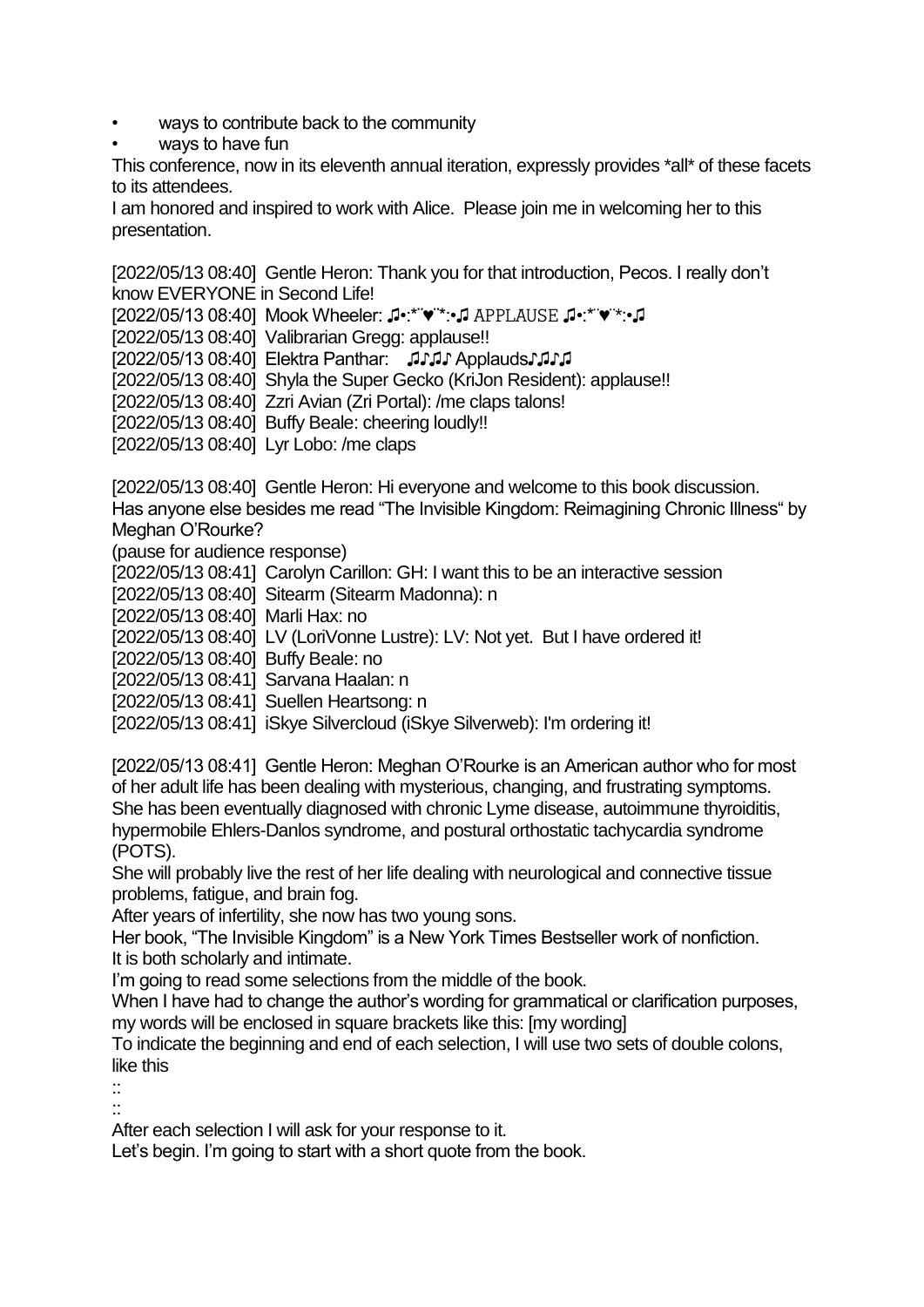O'Rourke reminds us (page 237-238) that

:: ::

"The World Health Organization's definition of healing goes beyond the mere curing of disease.

It defines health as 'a state of complete physical, mental, and social well-being and not merely the absence of disease or infirmity."

[O'Rourke goes on to ask Anne Berger, chief of the Pain and Palliative Care Service at the NIH Clinical Center, for her definition of healing.

Berger says,] "In palliative care, healing is thought of as a sense of wholeness. It is not being cured necessarily, but feeling whole."

[O'Rourke concludes that,] "A patient is healed, that is, not solely by steroids or antibiotics, but also by nature, thrilling conversation, touch, empathy—

being made to feel whole rather than distraught, as she exits doctors' appointments." ::

::

I hope you could tell which words were O'Rourke's and which were mine. I know it can be complicated in unformatted text chat.

Here's my first discussion question for the audience.

How do you feel about that definition of healing? Should health be thought of as including physical mental and social well-being?

If you agree, why? If you disagree, what other definition would you propose?

[2022/05/13 08:45] iSkye Silvercloud (iSkye Silverweb): Yes! I agree because of two things:

Validation - it helps to walk out of an appointment feeling validated by my doctor, that what I am reporting is not "all in my head" but a real thing that I am experiencing.

Second, isolation is a serious problem, feeling like I am alone or not feeling supported or knowing that there are others like me.

It's a huge help to be validated and also to know that I am not alone in what I am living with.

[2022/05/13 08:45] Shaerken Changeheart (ChangeheartShaerken Resident): Yes. Unequivocally.

Why: because it's what I've felt and it's being voiced by another person -- so it's not just me. And it's a power trip people use to make "others" feel broken or that we need to be fixed.

[2022/05/13 08:47] Myrica Jenkins: health benefits from lifelong good habits

[2022/05/13 08:48] Senn Maximus: attitude

[2022/05/13 08:46] Shyla the Super Gecko (KriJon Resident): Can we define social wellbeing?

[2022/05/13 08:48] Carolyn Carillon: GH: Shyla asked if we can define social well-being and we would definitely want to do that

Any other comments about the definition of wellness?

Health is not just curing

[2022/05/13 08:49] Namaara MacMoragh: Excellent point Gentle about not [just] curing. [2022/05/13 08:49] Carolyn Carillon: GH: yes, Namaara, for my MS, there is no cure

[2022/05/13 08:48] Sitearm (Sitearm Madonna): wellness is a moving target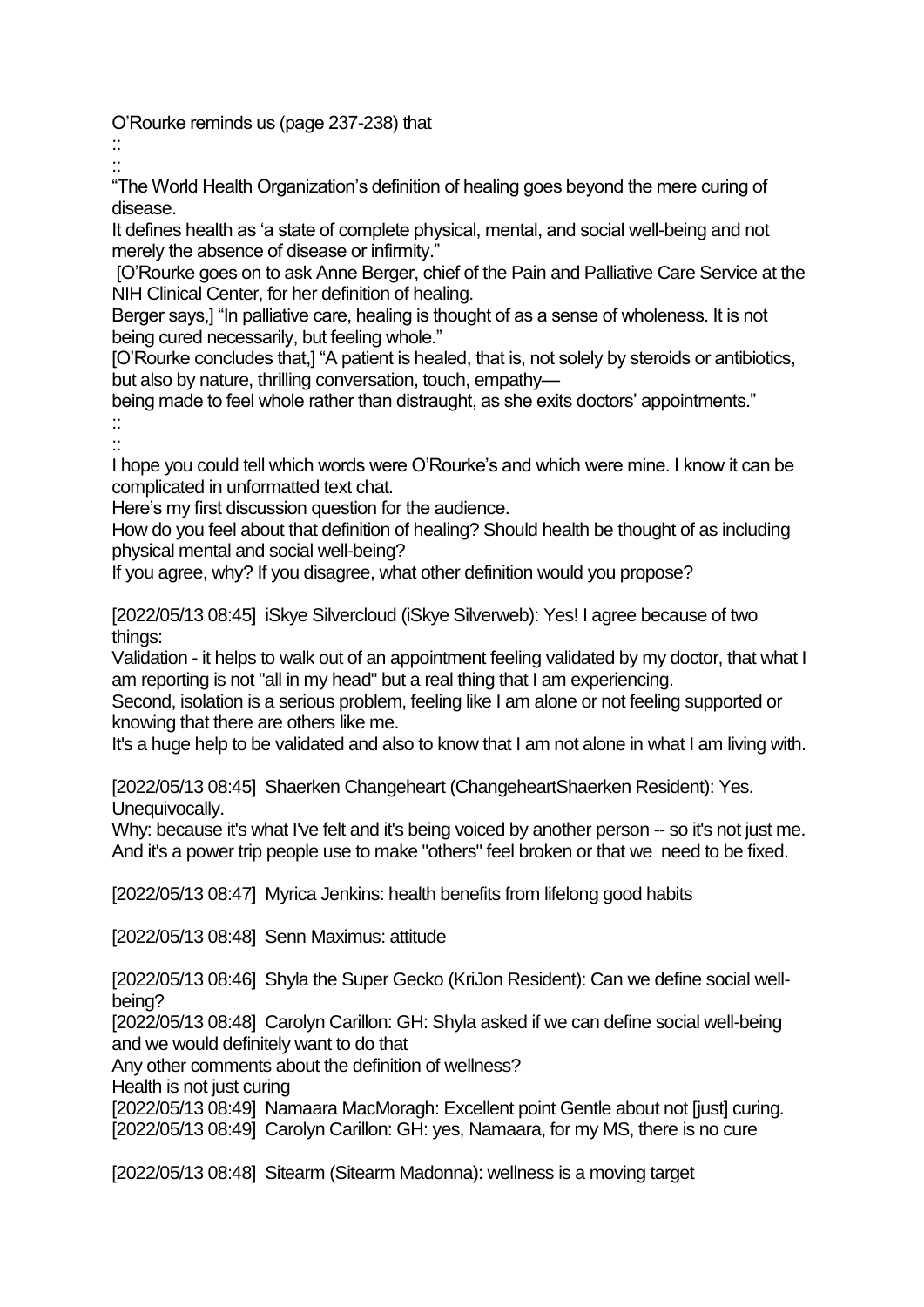For me :) [2022/05/13 08:49] LV (LoriVonne Lustre): LV: Amen Site!

[2022/05/13 08:49] Marly (Marly Milena): Wellness and a feeling of well-being are related [2022/05/13 08:49] RoӜkSie (Roxksie Logan): /me nods [2022/05/13 08:49] Elli Pinion: So love this definition. [2022/05/13 08:49] Carolyn Carillon: GH: I like that definition, too [O'Rourke's]

[2022/05/13 08:49] iSkye Silvercloud (iSkye Silverweb): it's also helping us arrive at a knowledge of "I am not my illness"

[2022/05/13 08:49] Megs (megscandles Resident): wellness is the goal; to be able to respond to whatever the environment gives you and remain resilient.

[2022/05/13 08:49] James Heartsong (PeacefulJames Heartsong): Wellness is a targeted way of life, not a cure [2022/05/13 08:50] Sitearm (Sitearm Madonna): /me dittoes James

[2022/05/13 09:43] Gentle Heron: For our next passage to discuss today, O'Rourke begins by talking about some famous lines from a poem by John Donne:

"No man is an island,

Entire of itself. Each is a piece of the continent, A part of the main. If a clod be washed away by the sea, Europe is the less. … Each man's death diminishes me, For I am involved in mankind. Therefore, send not to know

For whom the bell tolls,

It tolls for thee."

Is anyone else here familiar with that poem? (pause for audience response)

|                                      | [2022/05/13 09:44] Rhiannon Chatnoir: yes                          |
|--------------------------------------|--------------------------------------------------------------------|
|                                      | [2022/05/13 09:44] iSkye Silvercloud (iSkye Silverweb): OH yes     |
|                                      | [2022/05/13 09:44] Shyla the Super Gecko (KriJon Resident): yes    |
|                                      | [2022/05/13 09:44] LV (LoriVonne Lustre): yes                      |
|                                      | [2022/05/13 09:44] Sheila Yoshikawa: yes                           |
| [2022/05/13 09:44] Lyr Lobo: yes     |                                                                    |
|                                      | [2022/05/13 09:44] Wisdomseeker (Lissena Resident): y              |
|                                      | [2022/05/13 09:44] $\circ$ Anya $\circ$ (Anya Ibor): yes           |
|                                      | [2022/05/13 09:44] Namaara MacMoragh: yes :-)                      |
|                                      | [2022/05/13 09:44] Polaris Grayson: yes                            |
| [2022/05/13 09:44] Eme Capalini: yes |                                                                    |
|                                      | [2022/05/13 09:44] Ava Dougall: y. love it                         |
|                                      | [2022/05/13 09:44] Hope PASSIFLØRA (LPEaceAndLove Resident): y     |
|                                      | [2022/05/13 09:44] Stranger Nightfire: very much so                |
|                                      | [2022/05/13 09:44] James Heartsong (PeacefulJames Heartsong): nods |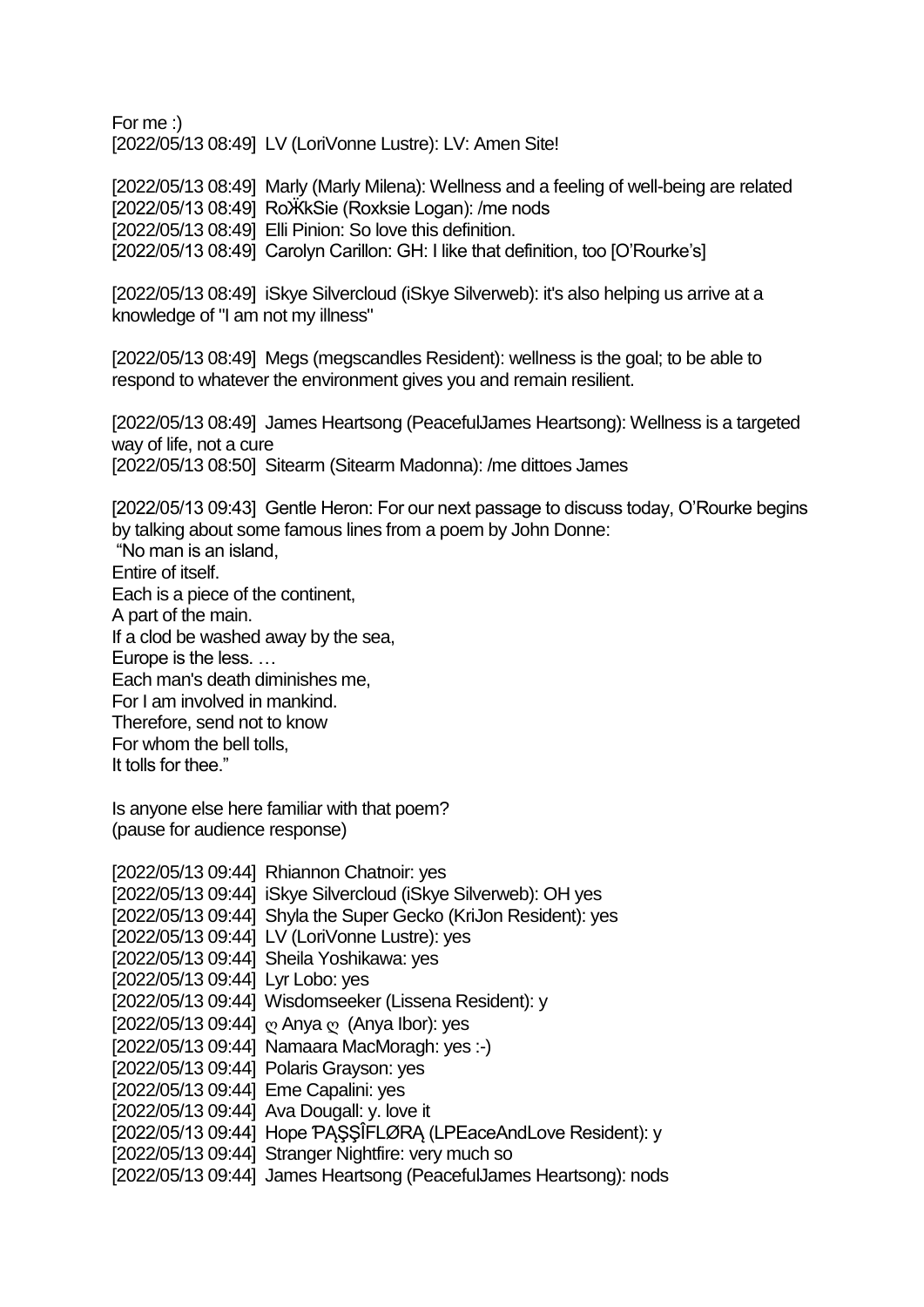[2022/05/13 09:44] Marly (Marly Milena): It's a classic quote [2022/05/13 09:44] Lizard of ARS (Marylou Goldrosen): YEs!

[2022/05/13 09:44] Elektra Panthar: GH: Quite a few people heard it, good

[2022/05/13 09:44] Gentle Heron: You should know that John Donne was 51 when he wrote that poem. He was at the time Dean of St. Paul's Cathedral in London. He was near death in the hospital of "spotted fever" (probably typhus) which was rampant among the population then.

Church bells were ringing for funerals regularly.

O'Rourke tell us (pages 238-239) that

:: ::

"Physically, Donne felt alone, as he writes in Devotions Upon Emergent Occasions, a twenty-three-part prose work about his illness.

"Variable, and therefore miserable condition of man! This minute I was well, and am ill, this minute," he reflects, meditating on the uncertain night land of illness.

"I am surprised with a sudden change, and alteration to worse, and can impute it to no cause, nor call it by any name."

This uncertainty brings with it an almost unbearable sense of isolation: "As sickness is the greatest misery, so the greatest misery of sickness is solitude."

And yet from the loneliness of his hospital bed, as he listened to funeral and wedding bells ring around him, he came to his famous insight about the spiritual connectedness of human experience: "No man is an island, entire of itself; every man is a piece of the continent, a part of the main. …"

::

::

On pages 264-265, O'Rourke states

:: ::

"Being ill is a social experience, as John Donne realized.

It is what [Arthur] Frank calls "dyadic": impossible to understand without thinking about the self in relation to others.

Yet Western medical culture insists on the solitariness of illness:

everything about it intensifies the monadic aspect, confining patients to hospitals where anonymity differentiates and isolates

rather than enhances and unifies us in our interconnected humanity.

The patient's identity is thwarted, silenced, distorted in a culture that does not recognize itself in its sick members.

One of the most important discoveries I made in the process of being ill is that solitary striving, my American habit of self-focus, was in some fundamental way

a degradation of the most powerful aspects of our lives, which now seem to me to be our interconnectedness and need of others.

I look at my small sons, and I see that they need me, and in that I see what is most meaningful in the end—

not children, specifically, but the bonds among us."

::

::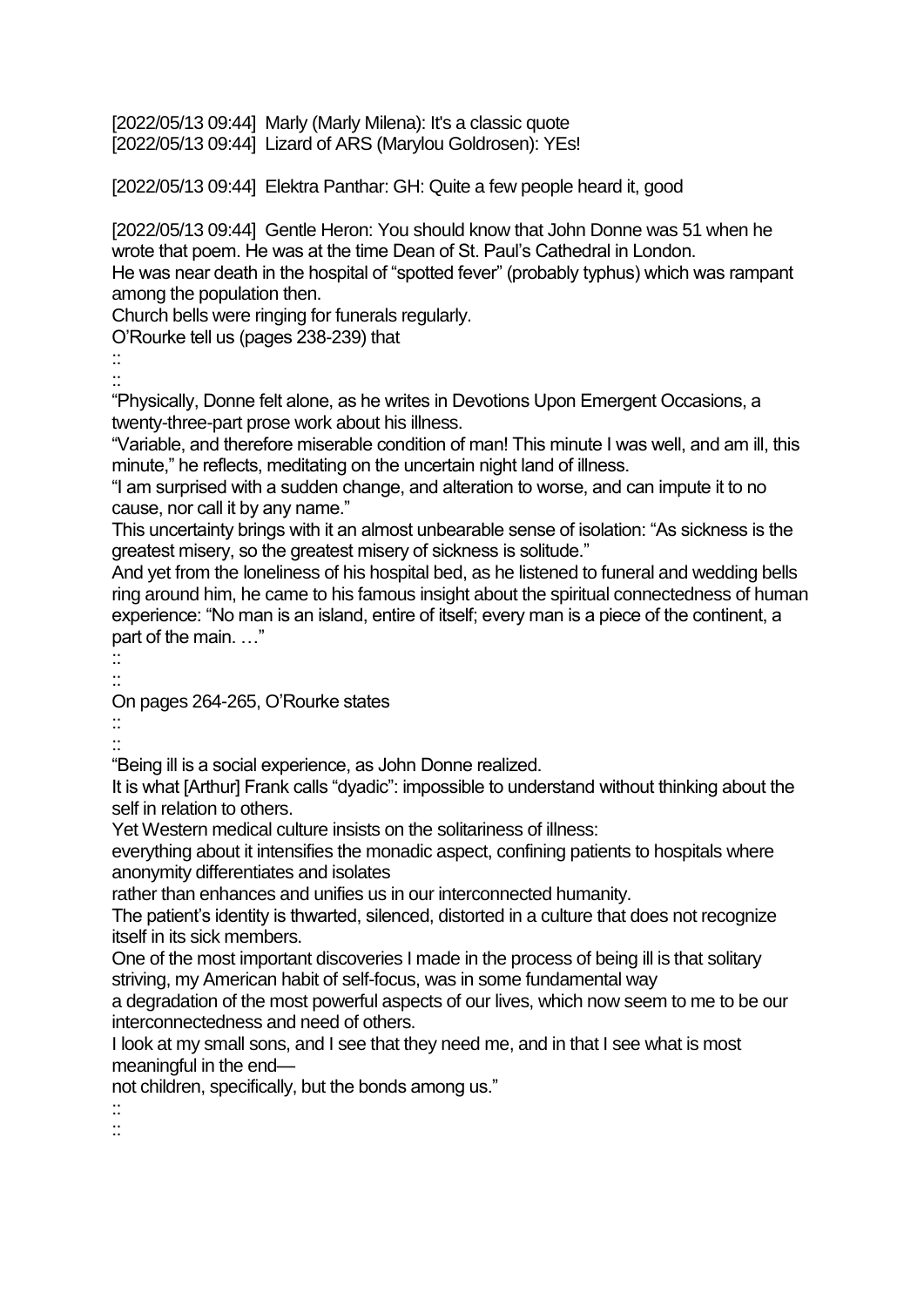Do you see disability and/or illness as a social experience? If you do, in what ways? If you don't, why not?

(pause for audience response)

[2022/05/13 09:49] Rhiannon Chatnoir: yes

[2022/05/13 09:49] Elektra Panthar: Rhiannon Chatnoir: definitely speaks to that interconnected nature of humanity and how we all experience the same things and sometimes together and sometimes alone, but on well tread steps of others somewhere. [2022/05/13 09:49] LV (LoriVonne Lustre): Yes, the interconnectedness of being with Virtual Ability!

[2022/05/13 09:50] Rhiannon Chatnoir: Yes, finding your peers / community connect us [2022/05/13 09:49] James Heartsong (PeacefulJames Heartsong): Well said... and now I read your questions

[2022/05/13 09:49] Namaara MacMoragh: It is a social experience imo

[2022/05/13 09:49] Polaris Grayson: everything is an experience when you learn

[2022/05/13 09:49] iSkye Silvercloud (iSkye Silverweb): Being Deaf I am a member of a community that lives in a world that has varying amounts of sound. For me the world is entirely silent except for the 24/7/365 tinnitus in my head that is in the form of music. I am connected by the common language of Deaf people, sign language, which is crucial for me.

[2022/05/13 09:50] Mook Wheeler: Much depends on \*what\* disability or illness, what your family/social circle is like, your financial situation, your living conditions, etc. The 'social aspect' of any disability/illness must necessarily be a continually changing experience made up of variables. What cannot be disputed is that being 'undiagnosed and dismissed' adds a plethora of NEGATIVE social experiences to the situation, impacting your mental health and perception of self-worth.

[2022/05/13 09:50] RoӜkSie (Roxksie Logan): I think it's situational and environmental also to who we're around.

[2022/05/13 09:51] Namaara MacMoragh: There are many communities that do not isolate an individual, especially with mental health challenges, but instead, surrounds them and supports them. And I agree with what Mook just shared.

[2022/05/13 09:51] iSkye Silvercloud (iSkye Silverweb): I am the only Deaf person in my family so I am surrounded by family and family friends but isolated because of an invisible barrier

I am more connected with people outside my family but the pandemic provide video chat opportunities with my mother and sister and they have actually gotten to know me, and discovered a whole different me than they thought I was. [2022/05/13 09:52] Mook Wheeler: @iSkye :)))))))

[2022/05/13 09:51] James Heartsong (PeacefulJames Heartsong): I grew up as a "lone wolf", but that was due to constantly moving to new homes. I got used to it

[2022/05/13 09:52] Shaerken Changeheart (ChangeheartShaerken Resident): Yes. Being disabled is unintelligible to others who have no conscious awareness of what is going on in their own bodies (proprioception and enteroception). Sensory perception is a major factor (among its numerous spectrums) is regarded as "not real". Real and not real are inimitably tied to sociability.